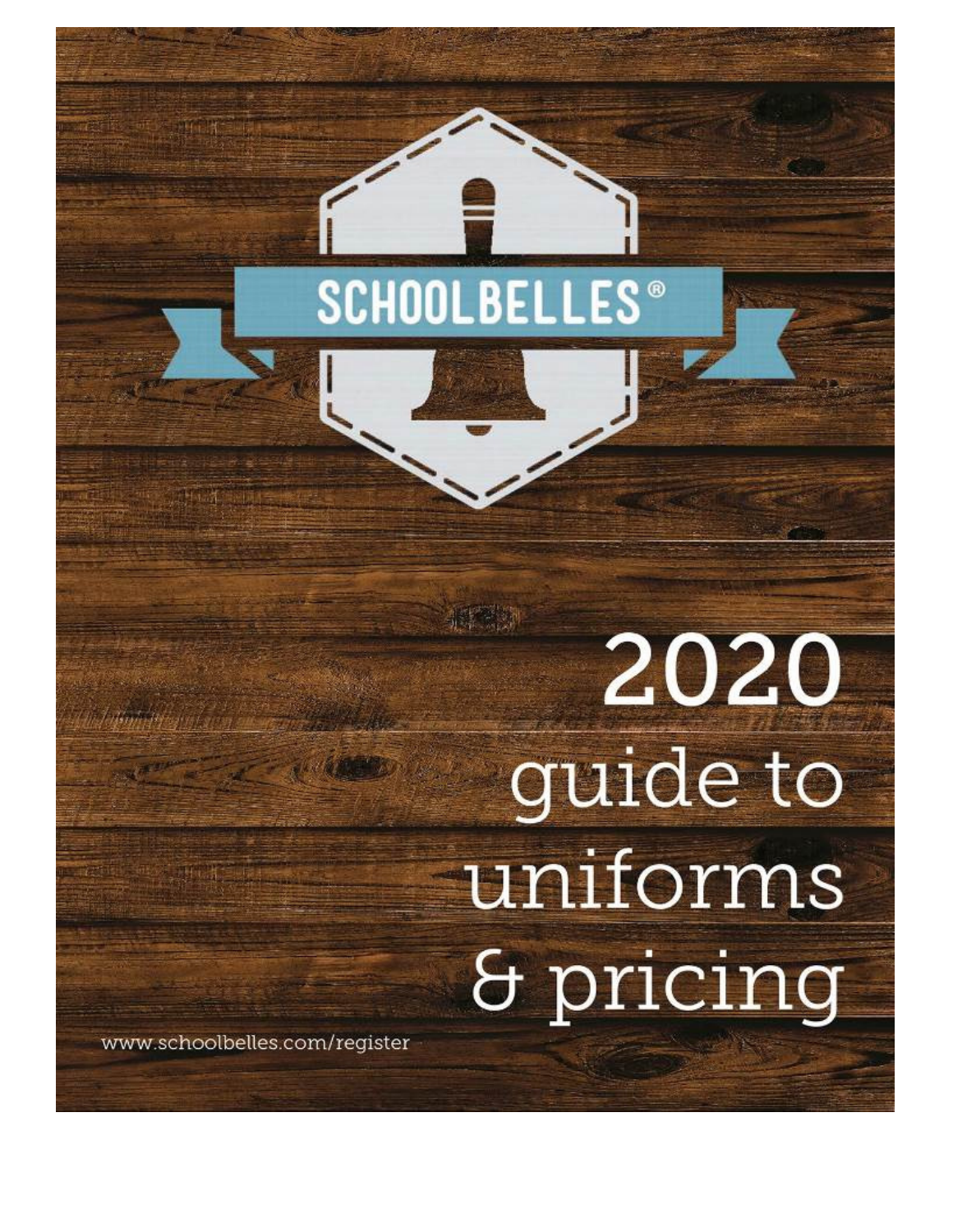| <b>Girls Program</b>                      |                               |                                                          |                                                                                                              | <b>ALL SAINTS CATHOLIC ACADEMY</b>     |                                        |  |
|-------------------------------------------|-------------------------------|----------------------------------------------------------|--------------------------------------------------------------------------------------------------------------|----------------------------------------|----------------------------------------|--|
| <b>Grades K-8</b>                         |                               |                                                          |                                                                                                              |                                        | Naperville, IL                         |  |
|                                           |                               |                                                          | Use your school code $S2105$                                                                                 |                                        |                                        |  |
|                                           |                               |                                                          | for online shopping                                                                                          |                                        |                                        |  |
| Grades                                    | <b>Jumpers</b>                |                                                          |                                                                                                              |                                        | <b>Price Range</b>                     |  |
| $K - 3$                                   | 1408                          | Round Neck Pleated Jumper                                |                                                                                                              |                                        | \$44.95 - \$48.95                      |  |
| $K - 3$                                   | 1421                          | Drop Waist Shift Jumper                                  |                                                                                                              |                                        | \$44.95 - \$48.95                      |  |
|                                           |                               | Skirts are to be worn no shorter than 2"" above the knee | Colors: Navy/Green Polyester Plaid-121                                                                       |                                        |                                        |  |
|                                           |                               |                                                          |                                                                                                              |                                        |                                        |  |
| Grades<br>$4 - 8$                         | <b>Skirts</b>                 | Two Kick Pleated Skirt                                   |                                                                                                              |                                        | <b>Price Range</b>                     |  |
|                                           | 1521                          |                                                          |                                                                                                              |                                        | \$44.95 - \$48.95                      |  |
| $4 - 8$<br>1525<br>Wrap Around Kilt Skirt |                               |                                                          |                                                                                                              | \$47.95 - \$49.95                      |                                        |  |
|                                           |                               |                                                          | Colors: Navy/Green Polyester Plaid-121                                                                       |                                        |                                        |  |
| <b>Grades</b>                             | <b>Blouses</b>                |                                                          |                                                                                                              |                                        | <b>Price Range</b>                     |  |
| $K - 3$                                   | 1739                          | Round Collar Short Sleeve                                |                                                                                                              |                                        | \$14.50 - \$19.50<br>\$15.50 - \$20.50 |  |
| $K - 3$                                   | 1740                          |                                                          | Round Collar Long Sleeve                                                                                     |                                        |                                        |  |
|                                           |                               | Color: White-17                                          |                                                                                                              |                                        |                                        |  |
|                                           |                               | Mandatory must have the monogram on the item             |                                                                                                              |                                        |                                        |  |
| <b>Grades</b>                             | <b>Embroidered Polos</b>      |                                                          |                                                                                                              |                                        | <b>Price Range</b>                     |  |
| $K - 8$                                   | 5708                          | <b>Ribbed Bottom Short Sleeve</b>                        |                                                                                                              |                                        | $$28.95 - $32.95$                      |  |
| $K - 8$                                   | 5709                          | <b>Ribbed Bottom Long Sleeve</b>                         |                                                                                                              |                                        | $$30.95 - $34.95$                      |  |
| K - 8                                     | 5735                          | Jersey Knit Short Sleeve                                 |                                                                                                              |                                        | \$23.40 - \$27.40                      |  |
| K - 8                                     | 5736                          | Jersey Knit Long Sleeve                                  | Color: White with School Monogram-17/7055, Grey with School Monogram-21/7055                                 |                                        | \$25.40 - \$29.40                      |  |
|                                           |                               |                                                          |                                                                                                              |                                        |                                        |  |
| Grades                                    | <b>Shorts</b>                 |                                                          |                                                                                                              |                                        | <b>Price Range</b>                     |  |
| K - 8                                     | 3276                          | <b>Brushed Twill Flat Front Short</b>                    |                                                                                                              |                                        | \$23.95 - \$27.95                      |  |
|                                           |                               | Colors: Navy-15                                          |                                                                                                              |                                        |                                        |  |
| K - 8                                     | 3277                          | <b>Brushed Twill Flat Front Short</b>                    |                                                                                                              |                                        | \$23.95 - \$27.95                      |  |
|                                           |                               |                                                          | <b>Colors: Navy Brushed Twill-1015</b>                                                                       |                                        |                                        |  |
|                                           |                               | Shorts worn Aug, Sept, and May with gym shoes            |                                                                                                              |                                        |                                        |  |
| <b>Grades</b>                             | <b>Slacks</b>                 |                                                          |                                                                                                              |                                        | <b>Price Range</b>                     |  |
| K - 8                                     | 3264                          |                                                          | Brushed Twill Straight Leg Pant                                                                              |                                        | \$26.95 - \$33.50                      |  |
|                                           |                               |                                                          | <b>Colors: Navy Brushed Twill-1015</b>                                                                       |                                        |                                        |  |
| K - 8                                     | 3244                          |                                                          | <b>Brushed Twill Straight Leg Pant</b>                                                                       |                                        | $$26.95 - $33.50$                      |  |
| $K - 8$                                   | 8263                          |                                                          | Classroom Stretch Narrow Leg Pant                                                                            |                                        | \$21.75 - \$29.75                      |  |
|                                           |                               | Colors: Navy-15                                          |                                                                                                              |                                        |                                        |  |
| <u>Grades</u>                             | <b>Embroidered Sweaters</b>   |                                                          |                                                                                                              |                                        | <b>Price Range</b>                     |  |
| $K - 8$                                   | 1960                          | Round Neck Cardigan                                      |                                                                                                              |                                        | \$40.40 - \$46.95                      |  |
| K - 8                                     | 1964                          | V-Neck Pullover Vest Sweater                             |                                                                                                              |                                        | \$37.40 - \$43.40                      |  |
| K - 8                                     | 1983                          | Fine Gauge V-neck Pullover                               |                                                                                                              |                                        | \$39.40 - \$45.95                      |  |
|                                           |                               |                                                          | Color: Navy with School Monogram-15/7055                                                                     |                                        |                                        |  |
|                                           |                               | Optional-must have the monogram on the item              |                                                                                                              |                                        |                                        |  |
| Grades                                    | <b>Embroidered Sweatshirt</b> |                                                          |                                                                                                              |                                        | <b>Price Range</b>                     |  |
| $K - 8$                                   | 2056                          | Monogrammed Sweatshirt                                   |                                                                                                              |                                        | \$23.70 - \$29.70                      |  |
| K - 8                                     | 2357                          | A+ 1/4 Zip Pullover Sweatshirt                           |                                                                                                              |                                        | \$30.20 - \$34.20                      |  |
|                                           |                               |                                                          | Color: Navy with School Monogram-15/7055                                                                     |                                        | <b>Price Range</b>                     |  |
| <b>Grades</b>                             | <b>Embroidered Fleece</b>     |                                                          |                                                                                                              |                                        |                                        |  |
| $K - 8$                                   | 2110                          | Campus Microfleece Jacket                                |                                                                                                              | \$40.70 - \$43.40<br>\$34.40 - \$38.40 |                                        |  |
| K - 8                                     | 2296                          | Fleece Jacket                                            |                                                                                                              |                                        |                                        |  |
|                                           |                               |                                                          | Color: Navy with School Monogram-15/7055                                                                     |                                        |                                        |  |
|                                           |                               |                                                          | Sweatshirt & Fleece may be worn with uniform during school days; Optional-must have the monogram on the item |                                        |                                        |  |
| <b>Grades</b>                             | <b>Accessories</b>            |                                                          |                                                                                                              |                                        | <b>Price Range</b>                     |  |
| $K - 8$                                   | 3271                          | <b>Modesty Shorts</b>                                    |                                                                                                              |                                        | $$13.35 - $16.45$                      |  |
|                                           |                               | Color: Navy-15                                           |                                                                                                              |                                        |                                        |  |
|                                           |                               | Hair Accessories-Navy/Green Polyester Plaid-121          |                                                                                                              |                                        |                                        |  |
| 70                                        | Round Button Bow on Headband  |                                                          | 77<br>Small Carnival Bow on Headband                                                                         | <b>Traditional Headband</b><br>98      |                                        |  |

| 70 | Round Button Bow on Headband       | 77 | Small Carnival Bow on Headband | 98  | Traditional Headband           |
|----|------------------------------------|----|--------------------------------|-----|--------------------------------|
| 71 | Two Layered Button Bow on Headband | 78 | Small Plaid Carnival Bow       | 96  | Double Bow Headband            |
| 72 | Round Button Bow on Barrette       | 88 | <b>Bow Barrette</b>            | 99  | Pony Tail Holder               |
| 74 | Three Layered Bow 3.5"             | 93 | <b>Headband with Elastic</b>   | 105 | Rosette Clip                   |
| 75 | Mini Plaid Pigtail Bows            | 95 | <b>Headband with Bow</b>       | 109 | <b>Plaid Streamer Hair Bow</b> |
| 76 | School bus Grosgrain Ribbon Bow    | 97 | Pony Tail Streamer             | 111 | Flower on Headband             |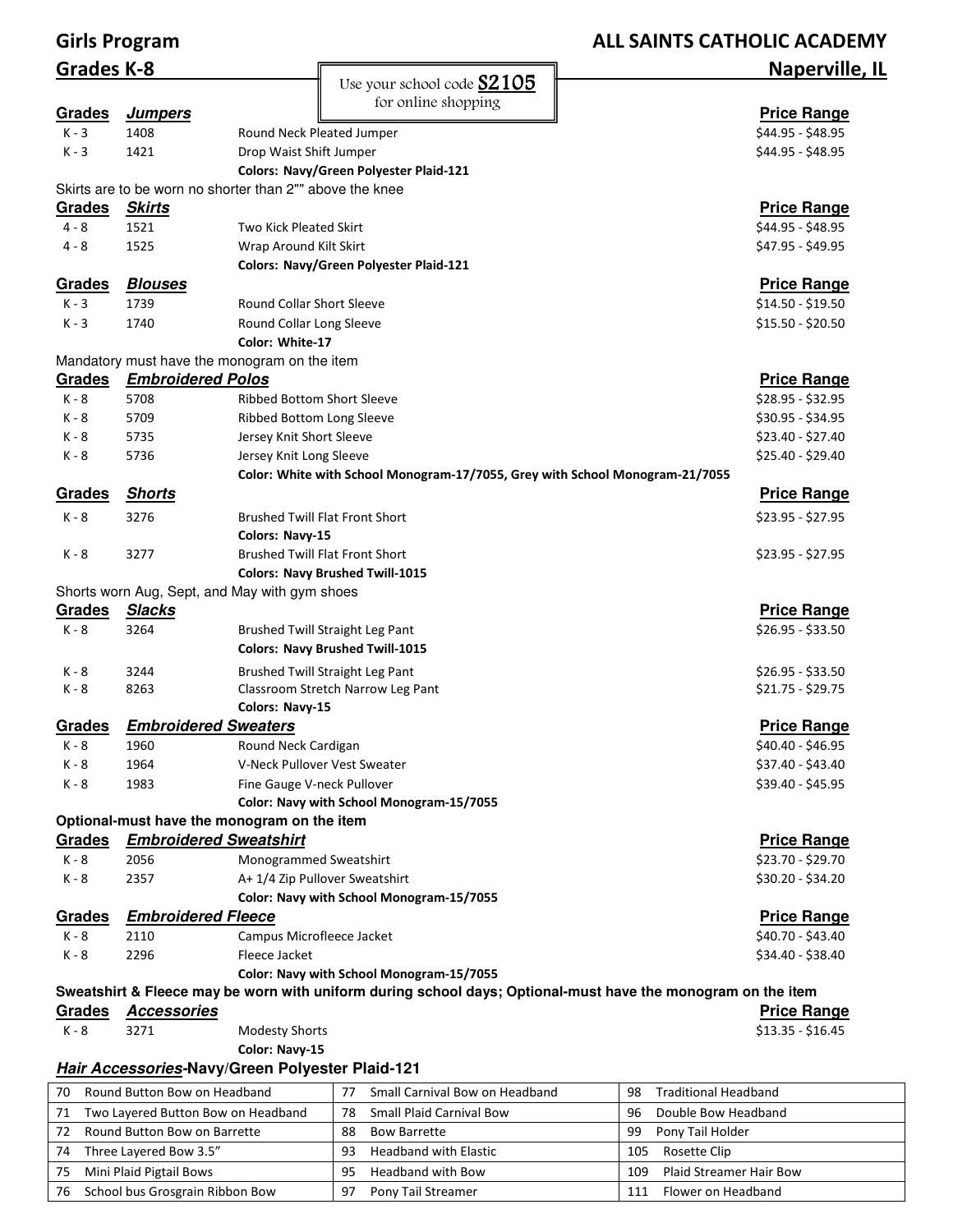|                   | <b>Boys Program</b>         |                                                          |                                                                             | <b>ALL SAINTS CATHOLIC ACADEMY</b>                                                                           |
|-------------------|-----------------------------|----------------------------------------------------------|-----------------------------------------------------------------------------|--------------------------------------------------------------------------------------------------------------|
| <b>Grades K-8</b> |                             |                                                          |                                                                             | Naperville, IL                                                                                               |
|                   |                             |                                                          | Use your school code $S2105$                                                |                                                                                                              |
| <b>Grades</b>     | <b>Trousers</b>             |                                                          | for online shopping                                                         | <b>Price Range</b>                                                                                           |
| $K - 3$           | 5204                        | <b>Full Elastic Waist Pants</b>                          |                                                                             | $$15.95 - $25.50$                                                                                            |
| K - 8             | 5202                        | Plain Front Pants (While Supplies Last)                  |                                                                             | $$24.50 - $32.95$                                                                                            |
| K - 8             | 5208                        | <b>Plain Front Pants</b>                                 |                                                                             | \$24.50 - \$31.95                                                                                            |
|                   |                             | <b>Colors: Khaki-27</b>                                  |                                                                             |                                                                                                              |
| <b>Grades</b>     | <b>Shorts</b>               |                                                          |                                                                             | <b>Price Range</b>                                                                                           |
| K - 8             | 3282                        |                                                          | Flat Front Long Shorts (While Supplies Last)                                | \$18.95 - \$26.50                                                                                            |
|                   |                             | <b>Colors: Khaki Brushed Twill-1027</b>                  |                                                                             |                                                                                                              |
| K - 8             | 3288                        | Flat Front Long Shorts                                   |                                                                             | $$18.95 - $26.50$                                                                                            |
|                   |                             | Colors: Khaki-27                                         |                                                                             |                                                                                                              |
|                   |                             | Shorts worn Aug, Sept, and May with gym shoes            |                                                                             |                                                                                                              |
| <b>Grades</b>     | <b>Embroidered Polos</b>    |                                                          |                                                                             | <b>Price Range</b>                                                                                           |
| K - 8             | 5735                        | Jersey Knit Short Sleeve                                 |                                                                             | \$23.40 - \$27.40                                                                                            |
| K - 8             | 5736                        | Jersey Knit Long Sleeve                                  |                                                                             | \$25.40 - \$29.40                                                                                            |
|                   |                             |                                                          | Color: Navy with School Monogram-15/7055, Grey with School Monogram-21/7055 |                                                                                                              |
|                   |                             | Mandatory must have the monogram on the item             |                                                                             |                                                                                                              |
| <b>Grades</b>     | <b>Embroidered Sweaters</b> |                                                          |                                                                             | <b>Price Range</b>                                                                                           |
| K - 8             | 1964                        | V-Neck Pullover Vest Sweater                             |                                                                             | \$37.40 - \$43.40                                                                                            |
| K - 8             | 1983                        | Fine Gauge V-Neck Pullover                               |                                                                             | \$39.40 - \$45.95                                                                                            |
|                   |                             |                                                          | Color: Navy with School Monogram-15/7055                                    |                                                                                                              |
|                   |                             | Optional-must have the monogram on the item              |                                                                             |                                                                                                              |
| Grades            |                             | <b>Embroidered Sweatshirt</b>                            |                                                                             | <b>Price Range</b>                                                                                           |
| $K - 8$           | 2056                        |                                                          |                                                                             | \$23.70 - \$29.70                                                                                            |
| K - 8             | 2357                        | Monogrammed Sweatshirt<br>A+ 1/4 Zip Pullover Sweatshirt |                                                                             | $$30.20 - $34.20$                                                                                            |
|                   |                             |                                                          | Color: Navy with School Monogram-15/7055                                    |                                                                                                              |
|                   |                             |                                                          |                                                                             |                                                                                                              |
| <b>Grades</b>     | <b>Embroidered Fleece</b>   |                                                          |                                                                             | <b>Price Range</b>                                                                                           |
| K - 8             | 2110                        | Campus Microfleece Jacket                                |                                                                             | \$40.70 - \$43.40                                                                                            |
| K - 8             | 2296                        | Fleece Jacket                                            |                                                                             | \$34.40 - \$38.40                                                                                            |
|                   |                             |                                                          | Color: Navy with School Monogram-15/7055                                    |                                                                                                              |
|                   |                             |                                                          |                                                                             | Sweatshirt & Fleece may be worn with uniform during school days; Optional-must have the monogram on the item |
|                   |                             |                                                          | <b>GIRLS &amp; BOYS PROGRAM</b>                                             |                                                                                                              |
| Grades            | <b>Gym Wear Required</b>    |                                                          |                                                                             | <b>Price Range</b>                                                                                           |
| $6 - 8$           | 2010                        | Short Sleeve Wicking T-Shirt                             |                                                                             | \$14.90 - \$17.90                                                                                            |
|                   |                             |                                                          | Color: Gold with School Monogram-39/2105                                    |                                                                                                              |
| $6 - 8$           | 2067                        | Closed Hole Micromesh Short                              |                                                                             | $$17.35 - $20.35$                                                                                            |
|                   |                             |                                                          | Color: Navy with School Monogram-15/2105                                    |                                                                                                              |
|                   |                             | Gym wear is required for grades 6-8 only                 |                                                                             |                                                                                                              |
| <b>Grades</b>     | <b>Hosiery</b>              |                                                          |                                                                             | <b>Price Range</b>                                                                                           |
| K - 8             | 1625                        | Opaque Tight                                             |                                                                             | $$6.75 - $9.99$                                                                                              |
|                   |                             |                                                          | Colors: Navy-15, White-17, Dark Green-19, Grey-21                           |                                                                                                              |
| K - 8             | 8613                        | <b>Bamboo Cable Knit Tights</b>                          |                                                                             | $$13.35 - $15.40$                                                                                            |
|                   |                             |                                                          | Colors: Navy-15, White-17, Dark Green-19, Oxford Grey-38                    |                                                                                                              |
| K - 8             | 8625                        | Bamboo Flat Knit Opaque Tights                           |                                                                             | $$10.25 - $12.30$                                                                                            |
|                   |                             |                                                          | Colors: Navy-15, White-17, Dark Green-19                                    |                                                                                                              |

Tights are required for 6-8 grade girls November through March

|                      | Visit us online or in one of our retail locations and view our selection of hair accessories, |
|----------------------|-----------------------------------------------------------------------------------------------|
|                      | Hosiery/socks, belts, shoes, backpacks & colorful accessories!                                |
| Colors For<br>School | Hosiery/Socks: Navy-15, White-17, Dark Green-19, Grey-21                                      |
| S2105                | <b>Belts: Black-22</b>                                                                        |
|                      | Large Drawstring Backpack- Navy with school monogram-15/2105                                  |